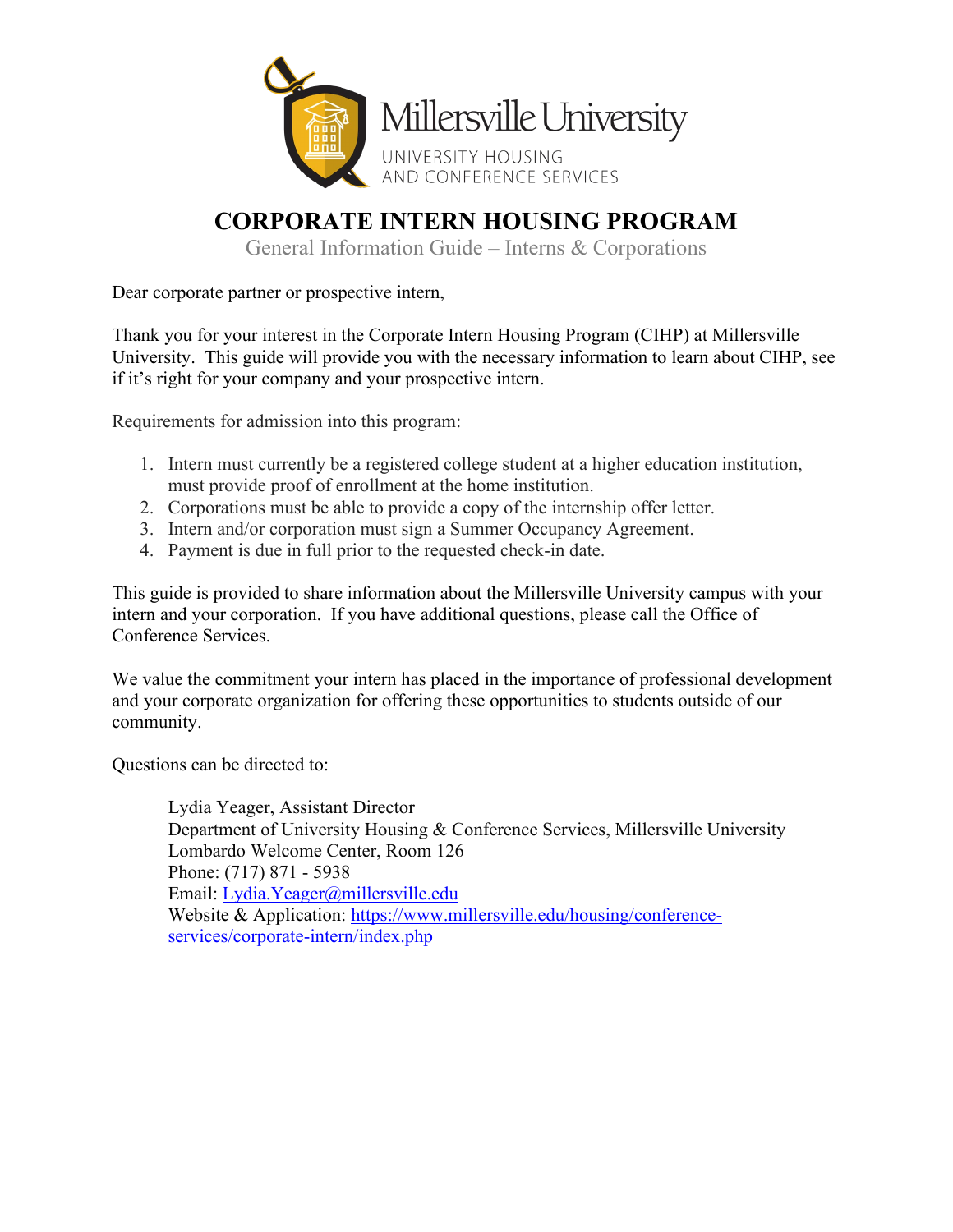

#### **COST**

Fees include (but are not limited to):

- Room: \$170.00 per week per intern\*
- Parking Pass: \$58.00
- Lost Key: \$100.00 per key
- Lost Conference Card: \$10.00 per card

The room price does not include a meal plan or access to the Recreation Center. Charges for any and all restorative services may vary.

Billing for the week starts on Sunday. Fees are not prorated by day. For example, if an intern moves in on a Wednesday, a full week of occupancy will be billed.

\*Room fee and all subsequent fees may be handled by the organization.

# **COVID-19 HEALTH & SAFETY PROTOCOLS (Summer 2022)**

*As of 3/16/2022*

- 1. In the event an intern presents symptoms or has been notified that they have come into contact with an individual who has tested positive for COVID-19, the individual will immediately quarantine while awaiting test results. Quarantine can occur on campus in an isolation room or the intern may check out and quarantine at home.
- 2. Masks are currently optional while on campus.

#### **CHECK-IN/CHECKOUT**

Summer housing is available no earlier than the first Sunday after Millersville University Graduation and ends two weeks prior to the start of the Millersville University Fall academic term. Corporate intern guests may contract for corporate intern housing within this block of time through the Office of Conference Services.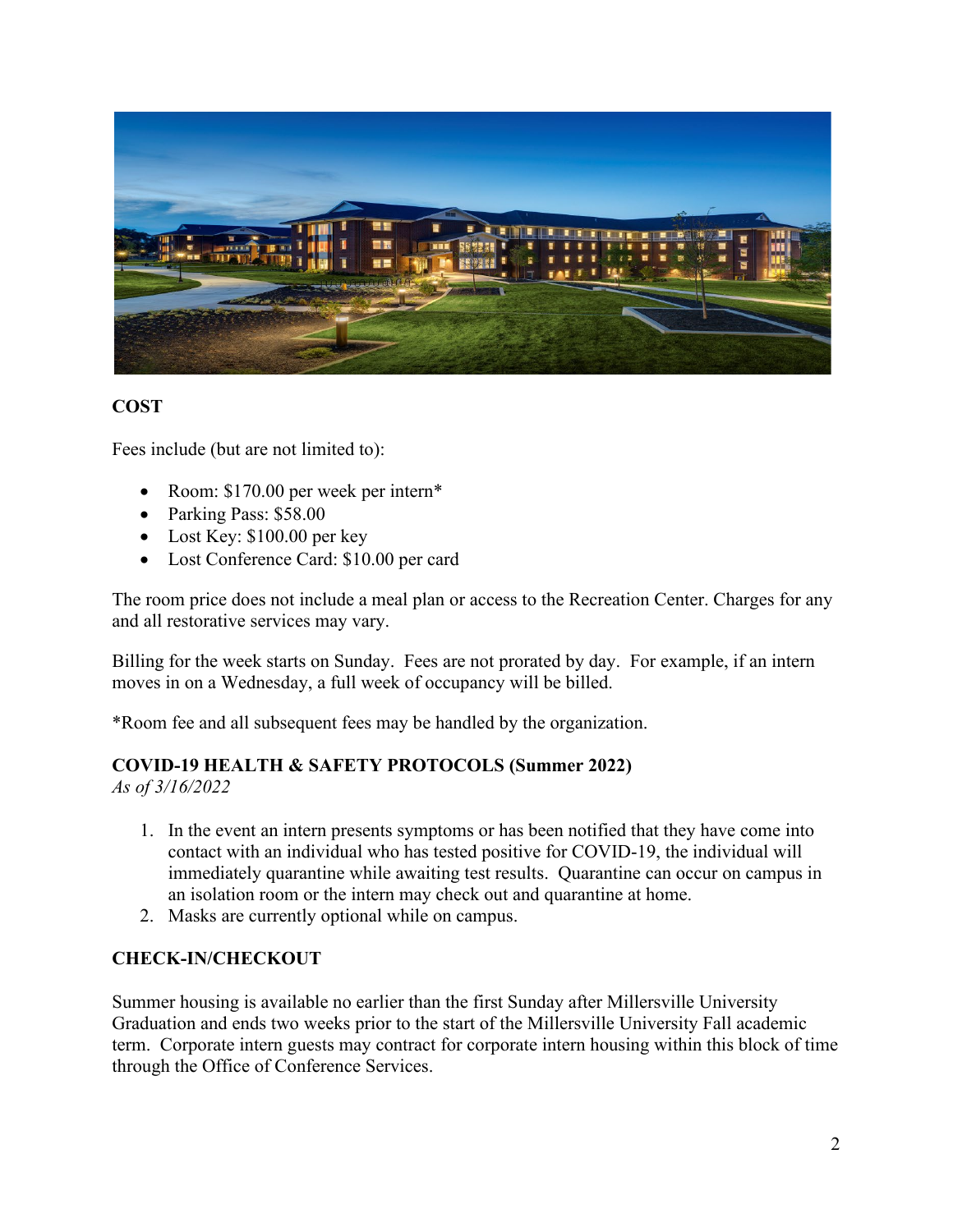- Check-in:  $3:00$  P.M. to  $9:00$  P.M.
- Check-out: no later than 5:00 P.M.

# **RESIDENCE HALL COMPLEX**

Corporate interns will be housed in our suite style residence hall complex, South Village. This housing is not apartment living.

South Village 120 Centennial Dr. Millersville, PA 17551

Self-service laundry is available. Machines are coin-operated and open for use 24/7. Cash for coin exchange can be done at the Student Memorial Center (SMC) Business Office, Room 101, Monday – Friday, 8:00 a.m. – 4:00 p.m. Rates as of 2022: \$1.75 per load to wash; \$1.50 per load to dry.

A common area kitchen is located on the first floor of the building includes:

- Stove/Oven
- Refrigerator
- Microwave Oven
- Dishwasher
- Garbage Disposal
- No cooking implements or other utensils available.

Resident Assistant (RA) staff are available within the hall to provide assistance in acclimation to the campus and residence halls, facilitate residence hall regulation enforcement, and maintain an appropriate living environment.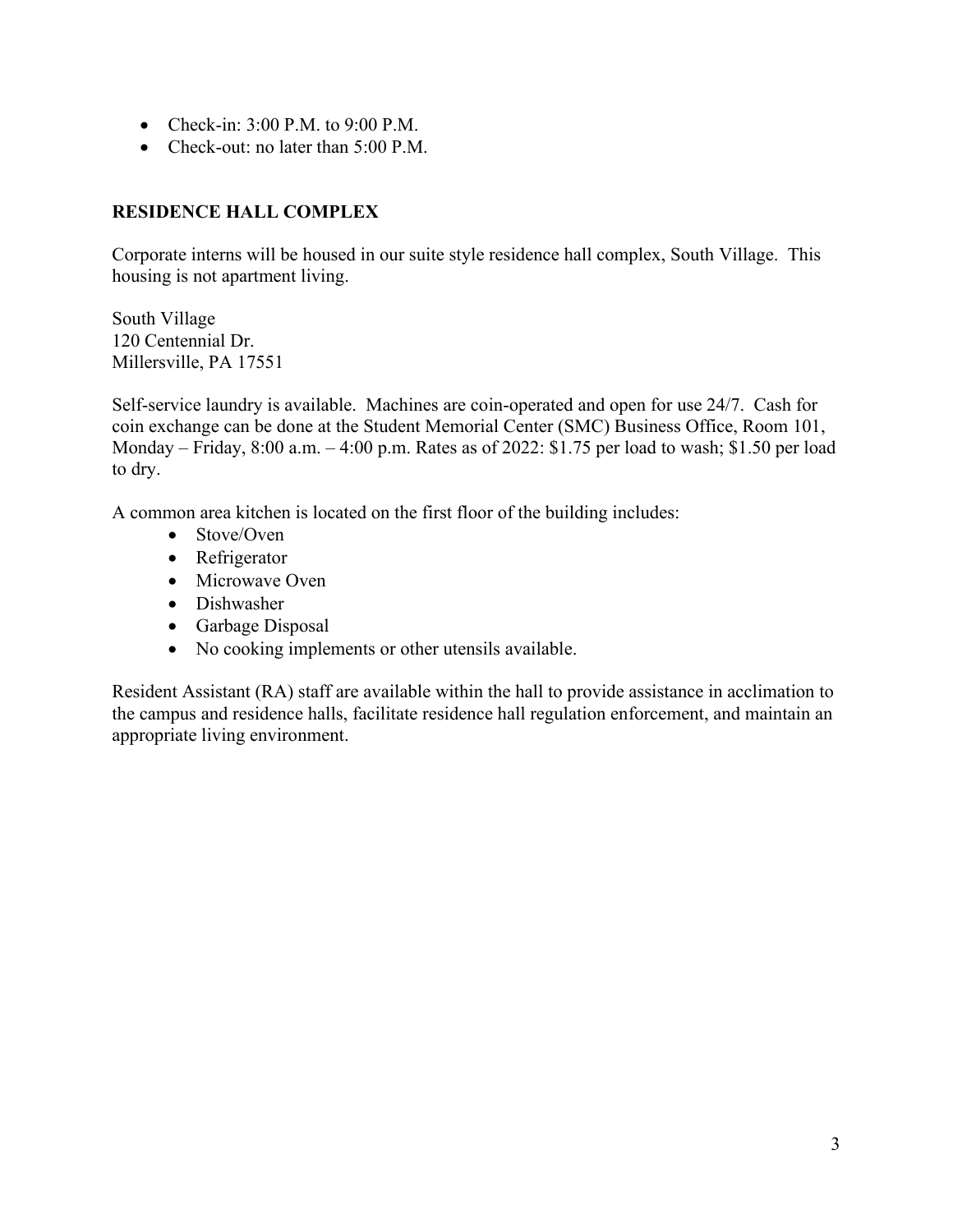# **Single Suite**

#### 2 Residents | 2 Bedrooms | 1 Bathroom

#### **SUITE LAYOUT & INFORMATION**

The accommodations within the suite are listed below.

- 2 Bedrooms per suite
- 1 twin extra-long bed per room
- 1 Bathroom
- Dresser Drawers
- Closet
- Desk and desk chair
- Window mini blinds; windows operable with limited range to open
- Hardwood flooring
- Temperature controlled room with airconditioning
- Wireless Internet



# **FORGET SOMETHING?**

The University Store is stocked for any forgotten amenities, toiletries, and everyday needs. Located in the SMC, its hours of operation are generally Monday through Friday 8:30 a.m. to 4:30 p.m. For more information:

<https://www.studentservicesinc.com/university-store/>



# **DINING**

Meal plans are not included in the cost of CIHP, but may be purchased directly from University Dining. For additional information about summer meal plans, please visit <https://www.millersville.edu/ville-life/dining/>Summer meal plans begin during Millersville University Summer Session 2 schedule. *Upon completion of your application process, the Office of Conference Services will be able to provide you with the information to begin the process to purchase a meal plan. This cannot happen prior to completion of all necessary paperwork.*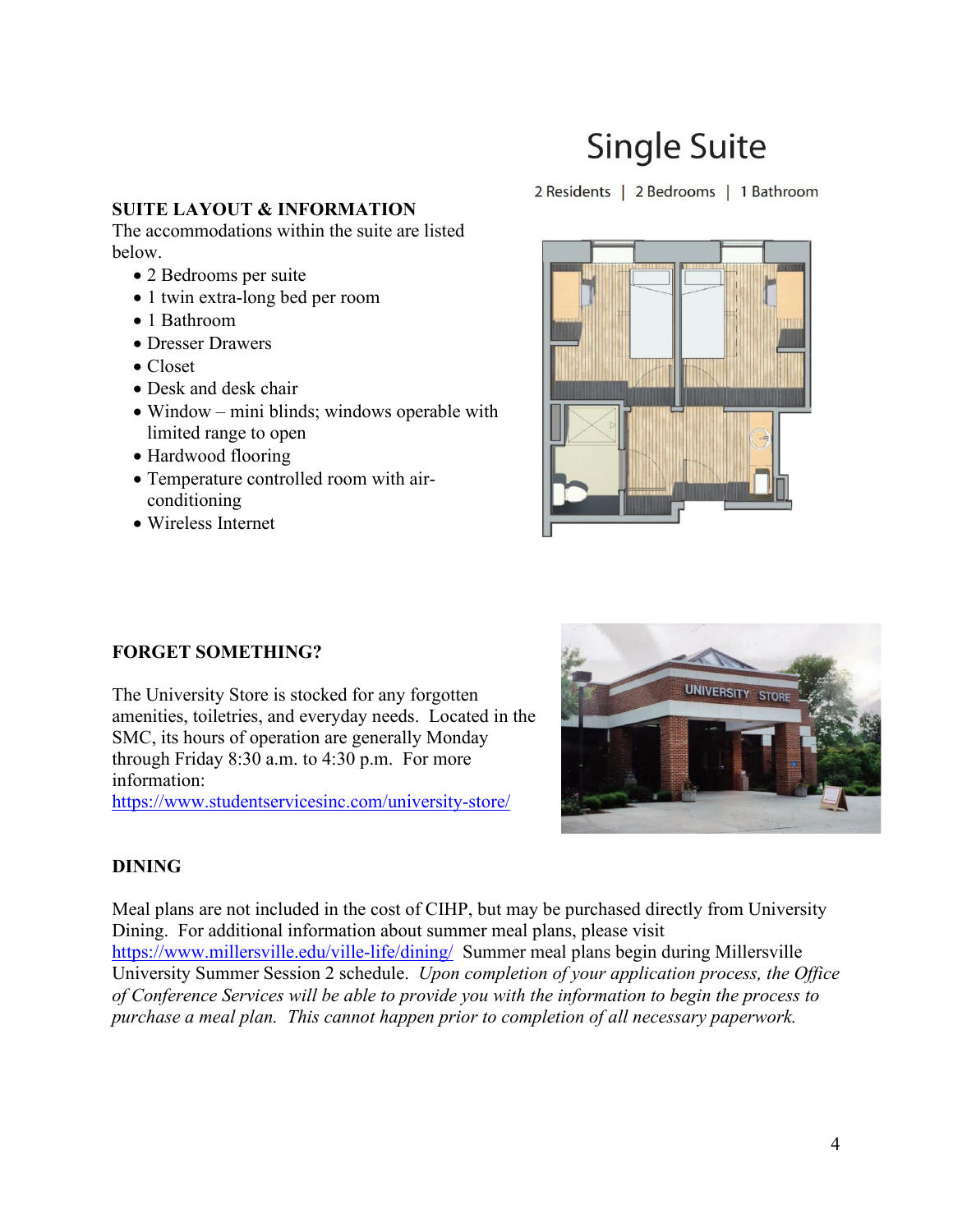#### **PARKING**



Corporate Interns shall be required to purchase a summer session parking pass. Passes can be purchased through the Parking Division at Lebanon House. *Upon completion of your application process, the Office of Conference Services will be able to provide you with the information to begin the process to purchase a parking pass. This cannot happen prior to completion of all necessary paperwork.* 

# **HEALTH AND DISABILITY SERVICES**

Millersville University is committed to equality of opportunity and freedom from discrimination for all. In keeping with this commitment and in accordance with the Americans with Disabilities Act (ADA), the University will make every reasonable effort to provide equality of opportunity and freedom from discrimination for all members of the University community and visitors to the University. For more information, please [click here](https://www.millersville.edu/hr/ada/ada-forms/ada-reasonable-accommodation-and-access-policy.pdf)

#### **NOTICE OF NON-DISCRIMINATION**

Millersville University does not discriminate on the basis of race or ethnicity; gender; sexual orientation, gender identity, gender expression; campus status; marital status; pregnancy; age; religion or belief system; disability; national background or origin; or veteran status in admission or access to, or treatment of employment in, its programs and activities. For more information please visit<https://www.millersville.edu/hr/index.php>

# **RECREATION FACILITIES**

Offering a diverse selection of workout equipment which includes cardiovascular machines, weight training machines, and free weights, our SMC Campus Recreation Center is a top-of-theline facility designed to meet your fitness and wellness needs.

- A guest pass can be purchased for the summer by visiting the front desk in the SMC Campus Rec Center.
- Pool memberships can also be purchased through the MU Ticket Office.
- Walking and running trails are in abundance! Please [click here](https://www.millersville.edu/campusrec/facilities.php) to view and download trail maps.